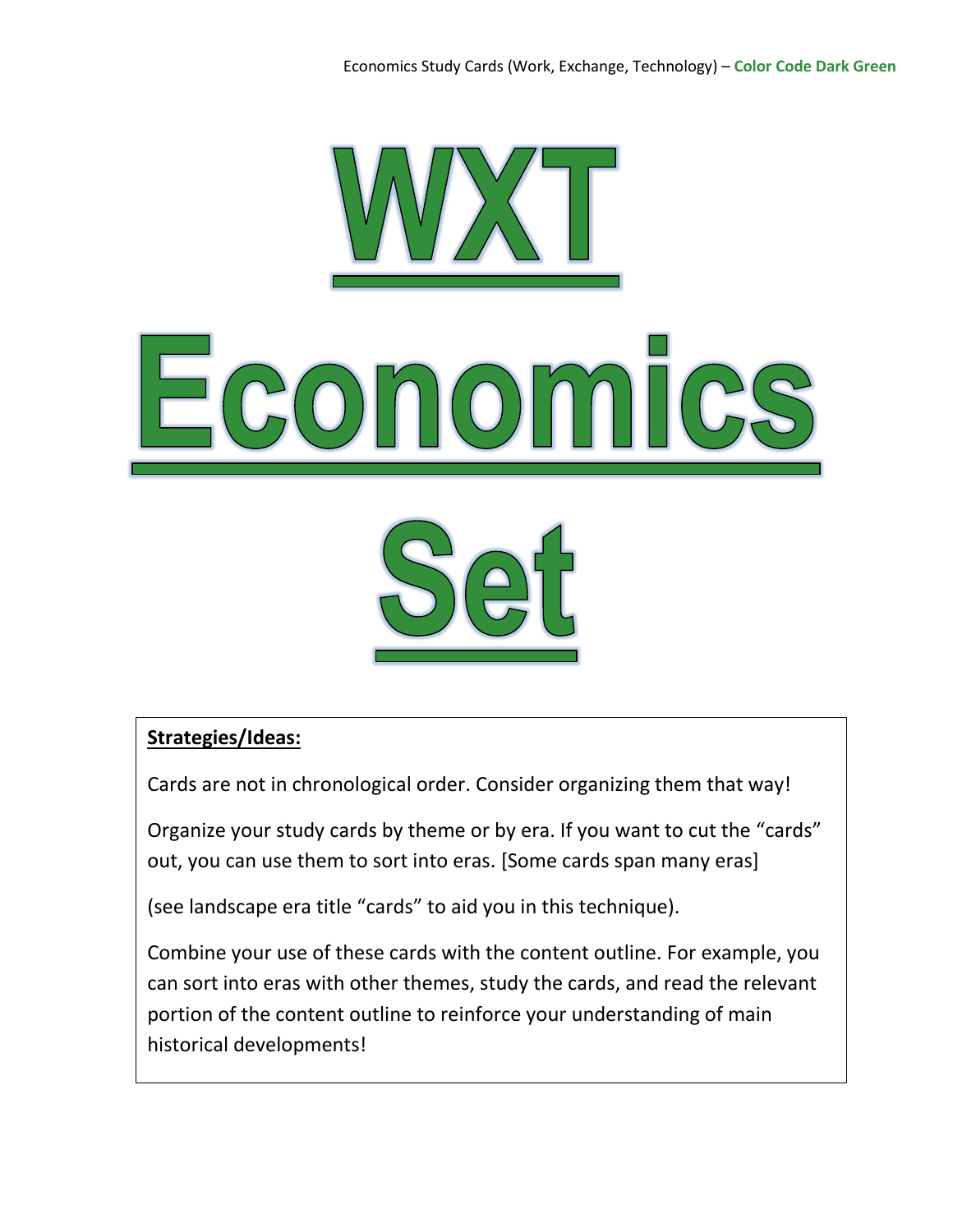# **ECONOMIC DEVELOPMENT OF COLONIES COLONIAL ERA**

*Why did different labor systems develop in North America, and how did this impact workers' lives?*

**Spanish** demand for labor on **plantations** led to **encomienda** (enslaving Natives) and **African slavery**. Caste system defined hierarchy based on race; intermixing among Natives, Spanish, and Africans. (Mexico, the Southwest)

Because the **planation/cash crop agriculture** expanded in the Southern colonies (tobacco, rice, indigo, sugar), demand for labor was high. This led to **indentured servitude** and **African slavery**. In New England and Middle Colonies, demand for labor was smaller as more families moved to those areas and plantation systems did not dominate. (English colonies, East Coast and Caribbean)

*Impact* - For **indentured servants**- allowed poor to migrate to America; when contract ended had opportunity to own land but were often ignored or underrepresented by colonial assemblies; For **slaves**… had opportunity for manumission early on then **slave codes** developed and led to **chattel slavery**, life was hard but culture preserved through music, Church, and familial ties. Indentured servitude declined in 18<sup>th</sup> century and African slavery increased. (English colonies, East Coast)

**KEY TERMS:** Colombian Exchange, Triangular Trade, Middle Passage, Chesapeake, North Carolina, Tobacco, Southern Colonies, West Indies, Plantation, Staple Crops, Indentured Servants, Enslaved Africans, Chattel Slavery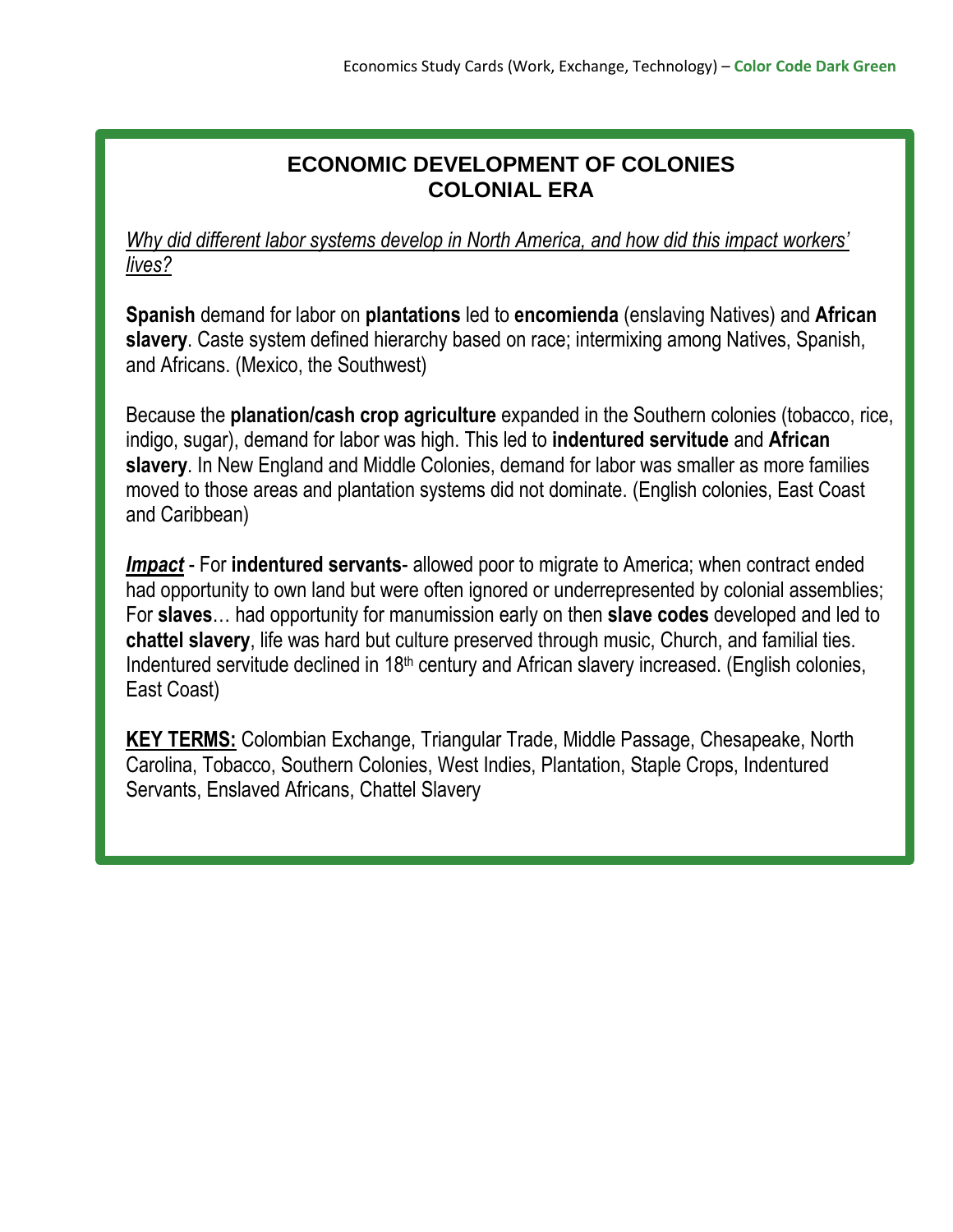# **PATTERNS OF EXCHANGE COLONIAL ERA**

*How did patterns of exchange develop in the colonial era, and how did European nations respond to economic issues?*

**Columbian Exchange** – exchange of animals, plants, disease, peoples altered lives in three continents, led to development of Atlantic System

**Atlantic Economy, Triangular Trade-**raw materials from colonies to Europe, products to Africa and colonies, slaves from Africa to colonies (Middle Passage)… developed through colonization and competition for economic power and opportunity. Key Terms: Atlantic World, Shared Labor Market, African Slave Trade, Atlantic System, Racial Theories/Gradiations/Categories

**Mercantilism -** economic theory and practice that promoted *governmental regulation of a nation's economy* for the purpose of becoming more powerful than rival powers. It was the economic counterpart of political absolutism. Mercantilism includes a national economic policy aimed at accumulating monetary reserves through a positive balance of trade, especially of finished goods. Historically, such policies frequently led to war and also motivated colonial expansion. *High tariffs*, especially on manufactured goods, are an almost universal feature of mercantilist policy. Other policies have included:

- *forbidding colonies to trade with other nations;*
- *monopolizing markets;*
- *banning the export of gold and silver, even for payments;*
- *forbidding trade to be carried in foreign ships;*

**Competition over Resources-** competition for land, fur trade, and natural resources led to war (European wars, Metacom's War & other Indian conflicts especially on the frontier, French and Indian War) eventually resulting in English domination of North America in the colonial era. New products increased violence among Indian groups (inter-tribal conflict) and increased spread of diseases.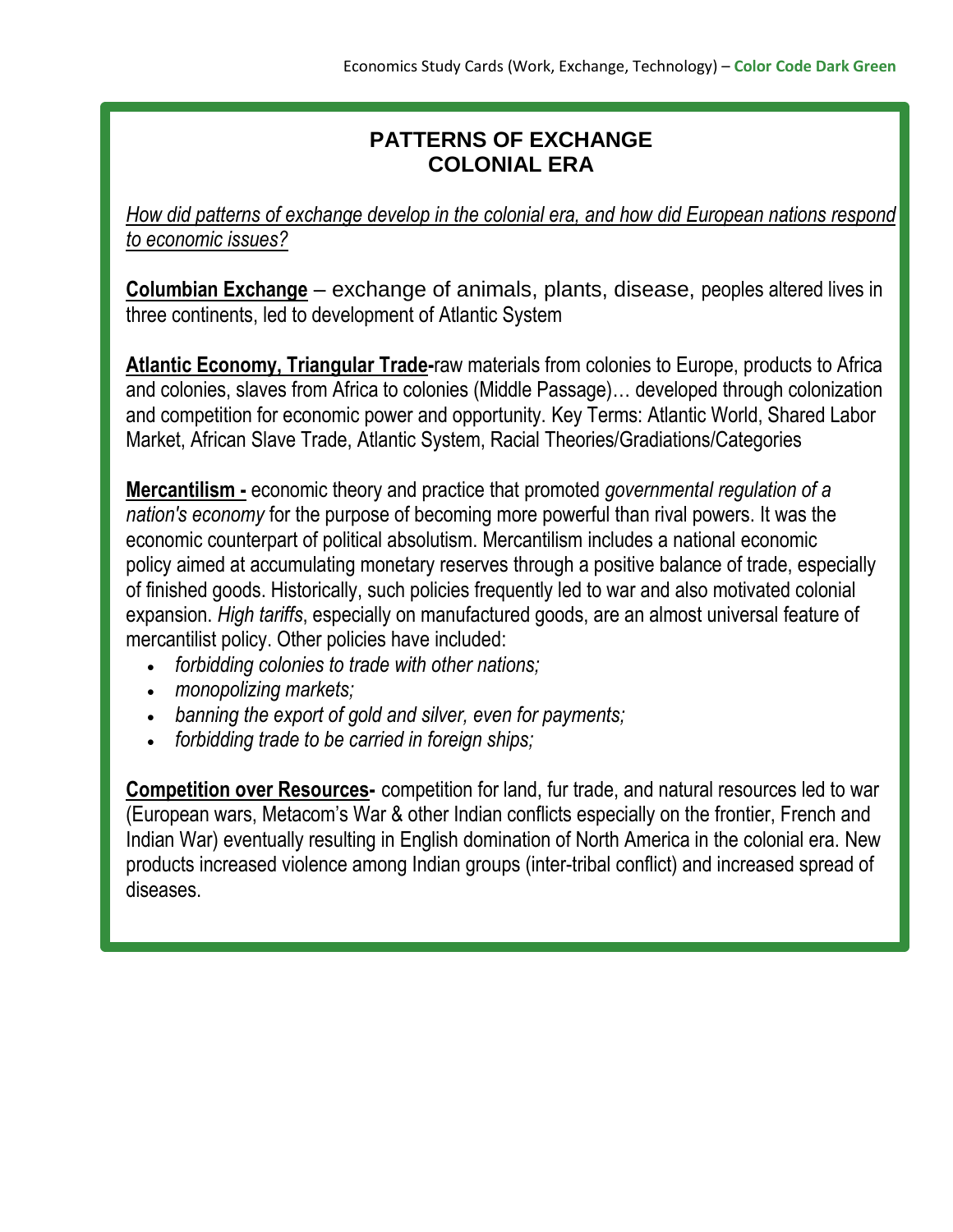# **IMPACT OF TECHNOLOGY**

**Maritime Technology enabled increased travel, trade, and migration. Europeans learned from Chinese and Arab mariners and worked to improve technology from 15th century on.**

**Compass** (magnetically tracking direction), **Caravel** (**sturdier ship** with **triangular sails** to allow for sailing against wind), **Astrolabe** (used to calculate latitude), **Cartography** (map-making), **Sextant** (used to determine both **latitude and longitude**)

# **MARKET REVOLUTION**

**Eli Whitney-** Cotton Gin and interchangeable parts **Samuel Slater –** smuggles factory plans into the U.S. Market Revolution begins 1815.

**Transportation** improvements in this era included the **steam engine** & **railroad expansion** (mainly in the north), **ferry boats** with steam engines which made navigation of rivers much easier (**canals** to rivers)… especially going upstream!

**Communication** improved with **telegraph**, telegraph wires, Morse Code **Innovations** such as the **steel plow** and **mechanical reaper** helped agriculture, and the **factory system** led to new **textile mills** (in the north) and expansion of **free labor** (wage labor) that contrasted **slave labor of the South** and led to early **labor union** movements in factories as well as **mines**. The South was becoming home of **King Cotton** simultaneously due to increased demand for labor – **cotton gin**.

The **growth of manufacturing** drove a significant increase in prosperity and standards of living for some; this led to the emergence of a larger **middle class** and a small but wealthy **business elite** but also to a large and growing population of **laboring poor**.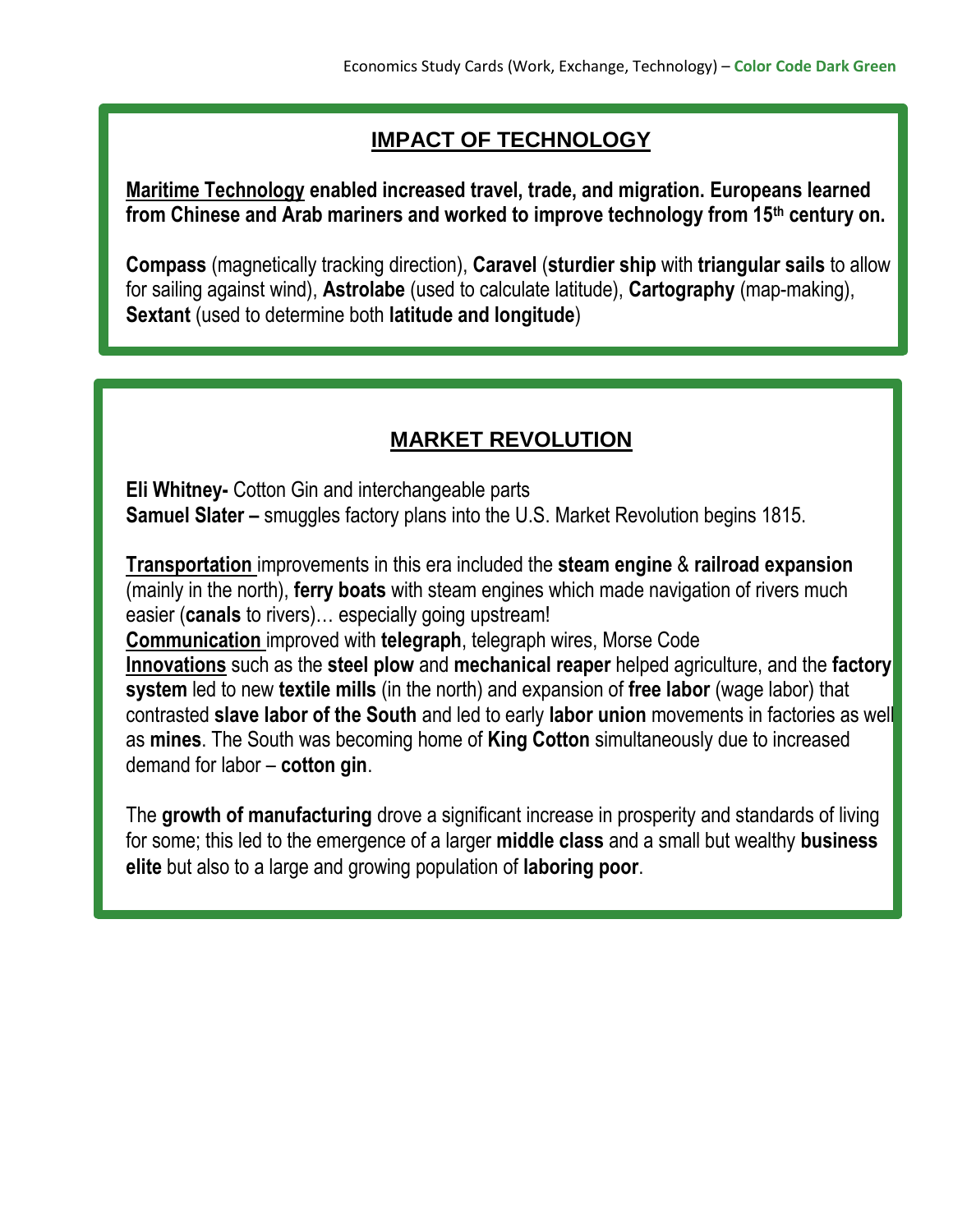### **INDUSTRIAL REVOLUTION & RISE OF BIG BUSINESS**

Northern economy grew during the Civil War partially due to pro-growth policies such as subsidies and continued afterward with explosion of innovation, thousands of patents, growth of manufacturing, rise of big business, and increased labor movements. This era saw dawn of mega-rich, millionaire class and increase gap between rich and poor. Marketing, management, and trade also revolutionized. While things changing dramatically in the North, the South is still primarily agriculture and sharecropping and tenant farming replaced slavery.

**Innovations included**: telephone (Alexander Graham Bell, typewriter, sewing machine, cash register, stock ticker, electric streetcars, electric light bulbs (Thomas Edison), electric power, Bessemer Process (stronger steel), skyscrapers, elevators, improved agricultural tools including mechanical reaper (mechanization of agriculture gave rise to corporate farm and decrease in food prices)

**Railroad consolidation** – Cornelius Vanderbilt, buying up smaller railroads **Steel consolidation** – Andrew Carnegie; vertical integration creates monopoly/trust **Oil consolidation** – Rockefeller; horizontal integration creates monopoly/trust **Banking** – J.P. Morgan; interlocking directorates; dominated banking **Holding Companies** further concentrated wealth in the hands of a few.

**Labor Unions** protest working conditions, low wages, child labor etc. but laissez-faire government policy and plentiful labor force (huge wave of immigrants) limits success in reforming working conditions; this movement contributes to rise of the Populists (People's Party) and the Progressives.

**Examples:** American Federation of Labor, Knights of Labor

**Impact of Strikes in Gilded Age: Pullman Strike** (government intervenes on behalf of business because strike is interrupting the mail service), **Haymarket Riot** and other strikes ended in violence and negative view of labor; big businesses employed "**Pinkertons"** to disperse strikes and bring in **scab workers**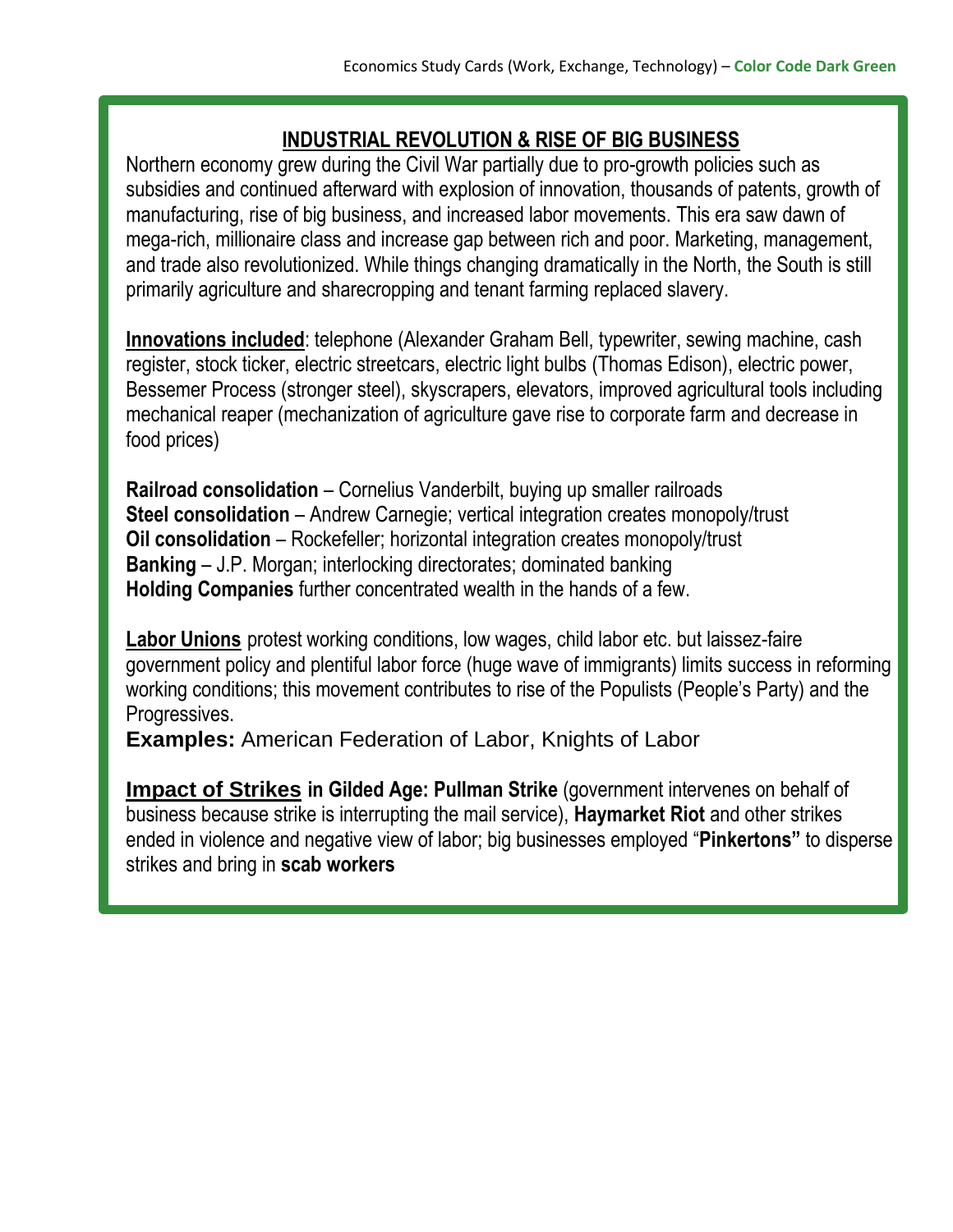# **GOVERNMENT POLICIES REGARDING ECONOMICS**

### **1787 – Constitutional Convention… 1789 – Constitution Ratified…**

**Federalists** argued for strong central government and **Anti-Federalists** argued for strong state governments… **Northern interests (primarily Federalists)** wanted the government to be able to impose tariffs on goods in order to protect against foreign competition. However, the **Southern states (primarily Anti-Federalists)** feared that tariffs on their goods would hurt the trade upon which they heavily relied.

### This led to **Commerce Compromise in Constitution…**

The compromise was for tariffs to be only allowed on imports from foreign countries and not exports from the US… and the new central government could regulate interstate trade but not trade/economics within a state.

# **GOVERNMENT POLICIES REGARDING ECONOMICS**

### **HENRY CLAY & THE AMERICAN SYSTEM Era of Good Feelings, 1816**

### **Continuing Hamilton's Plan fueling industry…**

 $\rightarrow$ Internal improvements at government expense, Protective tariff, Second national bank

Henry Clay **BIT** into economic issues!



**B**ank of the United States **(2nd BUS** – 20 year charter, 1816-1836) **I**nternal improvements (canals, roads, railroads – *doesn't pass*… except for Cumberland Road) **T**ariff (protective tariff of 1816)

During the Era of Good Feelings when nationalism was heightened after the War of 1812, opponents of the American System restricted the plan rather than completely objecting. Those in the west and south generally opposed it, because they would be punished by higher tariffs (higher prices). Southerners had a secure market in England for their cotton at the time, so they saw no need to government interference… and viewed it as showing favoritism to the North. Following the Era of GF, Clay and Whigs supported the plan… President Jackson and the democrats opposed it. The part of the plan dealing with internal improvements was never adequately funded.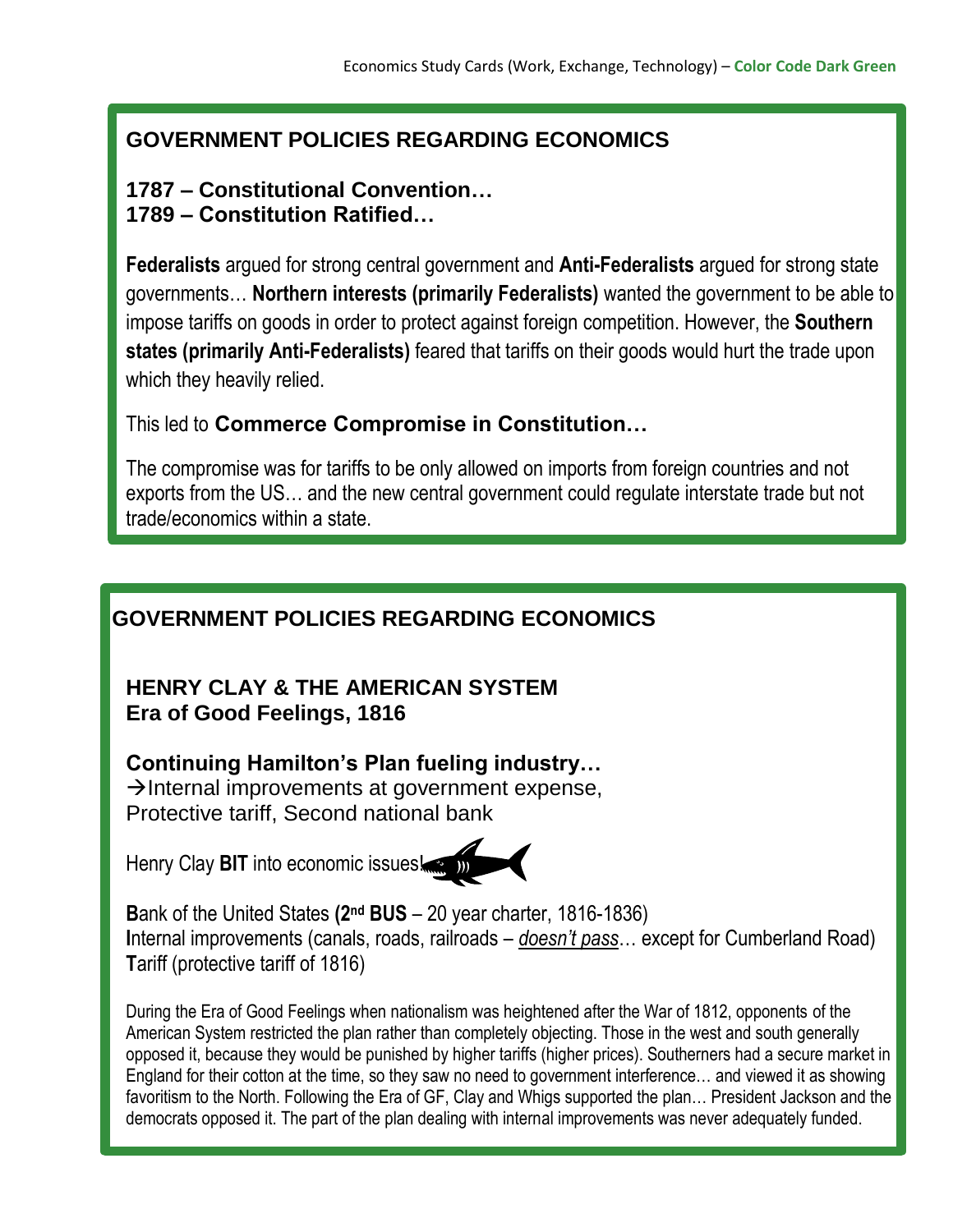# **GOVERNMENT POLICIES REGARDING ECONOMICS**

**ALEXANDER HAMILTON & THE FOUNDATION OF THE AMERICAN ECONOMIC SYSTEM, 1790, Early Republic Era, 1789-1815**

Four Reports to Congress (SUCH AS REPORT ON MANUFACTURING)… **a Federalist Plan** …

## **HAMILTON'S FINANCIAL PLAN**

Funding the national debt, Protective tariff, Whisky excise tax, National bank (Be Fat!)

**Bank of the United States Excise taxes on whiskey Funding at Par Assumption of State Debts Tariffs**



Democratic-Republican Party (First Two Party system developed in part due to debate regarding this plan) feared an enlarged role for the federal government and instead preferred securing an agrarian economy. Although they rejected the plan, they had no alternative plan to propose. Thomas Jefferson repealed the whisky tax after becoming president in 1801. The bank expired in 1811 and the Federalist Party petered out by 1815. Democratic-Republicans came to realize (after the War of 1812) that the government needed the stable currency a national bank could ensure. Paired with the British dumping of goods post-war, they also saw the value of protective tariffs. Therefore, the opponents became supporters and the Era of Good Feelings began.

# **GOVERNMENT POLICIES REGARDING ECONOMICS**

# **Abraham Lincoln Civil War Era, 1861-1865**

Economic Programs… continuation of Clay's ideals… building a national economy…

High tariff – **Morrill Tariff** Setting aside lands for higher education – **Morrill Act** Transcontinental railroad (**Pacific Railway Act**) and **Harbor improvements** – *Federal Subsidies for internal improvements which were vetoed previously* National banking legislation, **Treasury System Legal Tender Act and National Banking Acts**

Opponents continued to reject the idea of using government power to promote the interests of business (or the "economic elite" as they claimed). Lincoln, a former Whig, had included important business planks in his 1860 platform to broaden the base of his minority Republican Party. When the south seceded, many Democrats went with them... giving Lincoln and the Republicans the ability to implement their economic plans. This did not lead to a third national bank, but it did move the nation in that direction. Lincoln's policies on internal improvements (transcontinental railroad) *changed the role of the government in the economy.*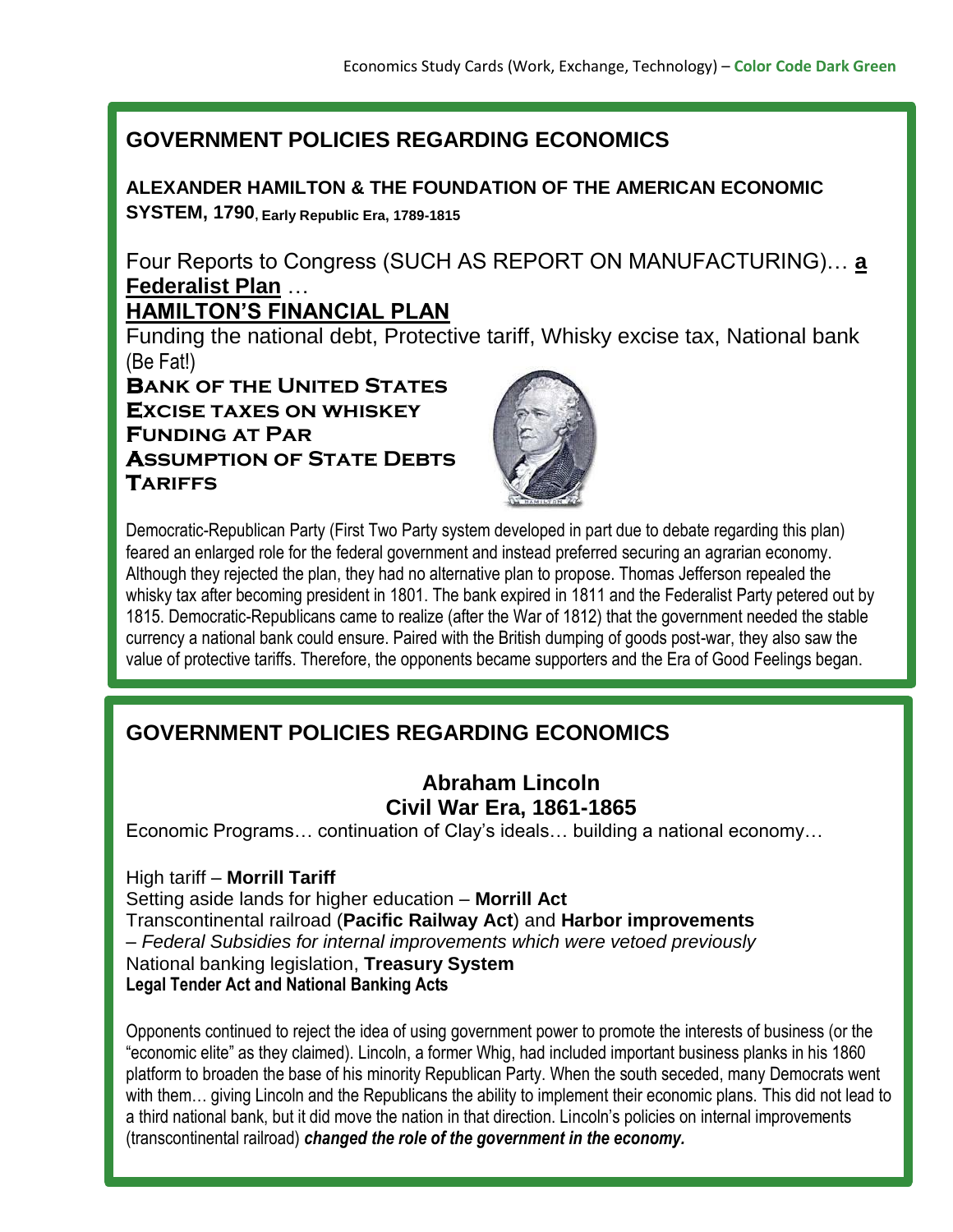### **TAXES…a review of a few key moments…**

Taxes played a significant role in the Patriot rebellion against Great Britain from 1763-1776. **Stamp Act** – the first direct tax on colonists (Britain expected colonists to pay their fair share of war expenses); before French and Indian War taxes were indirect including tariffs; led to Stamp Act Congress and repeal of the act; "no taxation without representation" and "give me liberty or give me death" in response to new taxes illustrate impact of Enlightenment ideas and perceived corrupt policies of British government.

After independence, U.S. government under AOC had no such power… but then under the Constitution taxes resume.

**Excise Tax on Whiskey** – direct tax as part of Hamilton's financial plan; repealed in 1801 by Thomas Jefferson

**Graduated/Progress Income Tax** – initially demanded by the Populists (People's Party) in the Gilded Age, established in the Progressive Era with the **16th Amendment**. (*the more you make the more you pay*; still our current system)

**Reaganomics** – Ronald Reagan's economic plan included a reduction in personal income taxes and some corporate income taxes based on supply side theory. Tax rates were reduced considerably in the early 80s with the top progressive tax rate lowered to 28%. (later increased to 32%)

# **TARIFFS… 1789-1900**

*A tariff is a tax on imports. The general purpose is to protect American business by making foreign goods more expensive. Tariffs were the primary source of revenue for the federal government until replaced with income taxes in the 20th century. Tariffs have been a topic of debate between political parties since the Early Republic.*

*Trade and Navigation Acts included tariffs as part of mercantilist policy to protect English economy. Patriot resentment against these acts increased after 1763 when salutary neglect ended. Under the Articles of Confederation, the new U.S. government didn't have such power… but under the Constitution it did.* 

**Hamilton Plan – The First Protective Tariff…** tax on imports, 1790s, opponents feared negative impact on farmers (everything costs more) in exchange for protecting those in New England (manufacturing began there)

**Tariff of 1816 – Part of the American System…** new protective tariff with unusual support from both North and South (Era of Good Feelings), helped economy recover and grow as Market Revolution began… however there was a terrible panic in 1819 due to over speculation.

**Tariff of 1828 – The Tariff of Abominations**… high tariff led to nullification crisis and South Carolina threatened to secede; ended with **Compromise Tariff of 1833.** 

**Lincoln's Plan included increased tariff; Morrill Tariff**

**McKinley Tariff of 1890 – high tariff f 50% Wilson-Gorman Tariff of 1894 – lowered tariff to 42% Dingley Tariff of 1897- back to 50% 1890s saw economic panic and depression***.*

*Pro-business tariffs in an era where U.S. producing more goods than any other nation and needing markets was not wise, but most didn't make the connection yet.*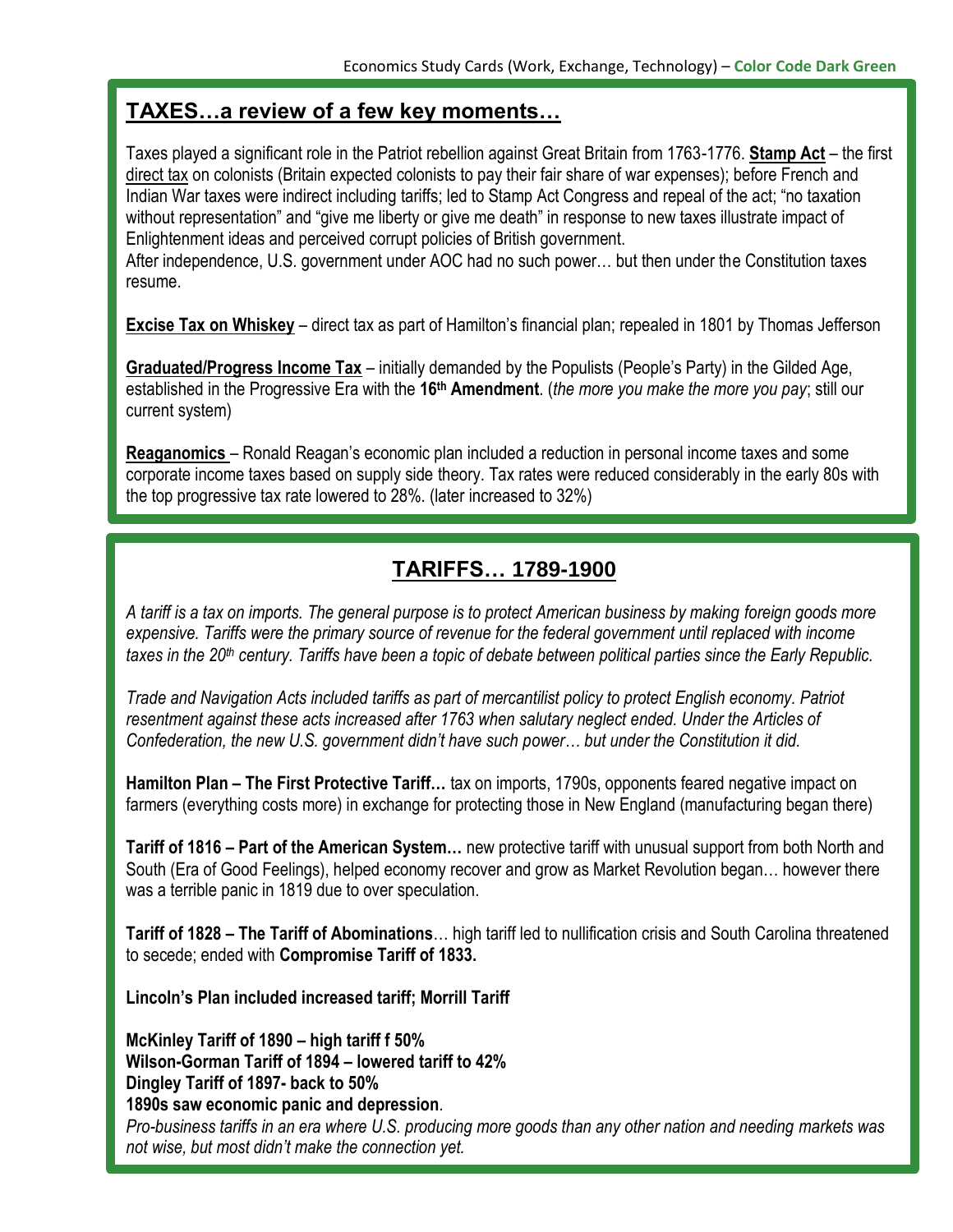# **TARIFFS… 1900-Present**

Tariffs declined thanks to Woodrow Wilson and the

**1913 Underwood Tariff** which supported Progressive view of income tax over tariff for government revenue and concept of free trade; This was part of Wilson's 14 Points, but nation overall did not agree with him…

**1920s—Tariffs go back up in 1922 then WAY up in 1930 (Smoot-Hawley)…** high tariffs are one cause of Depression… leads to retaliatory tariffs and overall decline in sales and trade… which leads to more unemployment.

**FDR** reduced tariffs with his **Reciprocal Trade Agreement.**

**General Agreement on Tariffs and Trade (GATT) in 1947** minimized tariffs and supported the move to free trade.

**1994 North American Free Trade Agreement (NAFTA)** removed all trade barriers (including tariffs) among Canada, U.S., and Mexico.

**Clinton also removed tariffs on China. NAFTA and China as favored trading nation** led to rapid decline in manufacturing with those businesses and jobs moving overseas and U.S. economy growing in service and hightech sectors.

# **BANKING REVIEW**

1791–1811 **[First Bank of the United States](http://en.wikipedia.org/wiki/First_Bank_of_the_United_States)** 1811–1816 No central bank 1816–1836 **[Second Bank of the United States](http://en.wikipedia.org/wiki/Second_Bank_of_the_United_States)**

#### **Creation of First and Second Bank of the United Sates**

**First Bank of the United States** chartered by Congress and signed into law by President **George Washington** on February 25, **1791** at the urging of **[Alexander Hamilton](http://en.wikipedia.org/wiki/Alexander_Hamilton)**. This was done despite strong opposition from **Thomas Jefferson** and **James Madison**, among numerous others. The charter was for twenty years and expired in 1811 under President Madison, because Congress refused to renew it.

In **1816**, however, **Madison** revived it in the form of the **Second Bank of the United States**. Years later, early renewal of the bank's charter became the primary issue in the reelection of President **Andrew Jackson** who was opposed to the central bank. After his second term began, he pulled the government's funds out of the bank. **Nicholas Biddle**, President of the **Second Bank of the United States**, responded by contracting the money supply to pressure Jackson to renew the bank's charter forcing the country into a recession, which the bank blamed on Jackson's policies. Interestingly, Jackson is the only President to completely [pay off the national debt.](http://online.wsj.com/article/SB123491373049303821.html) The bank's **charter was not renewed** in **1836**.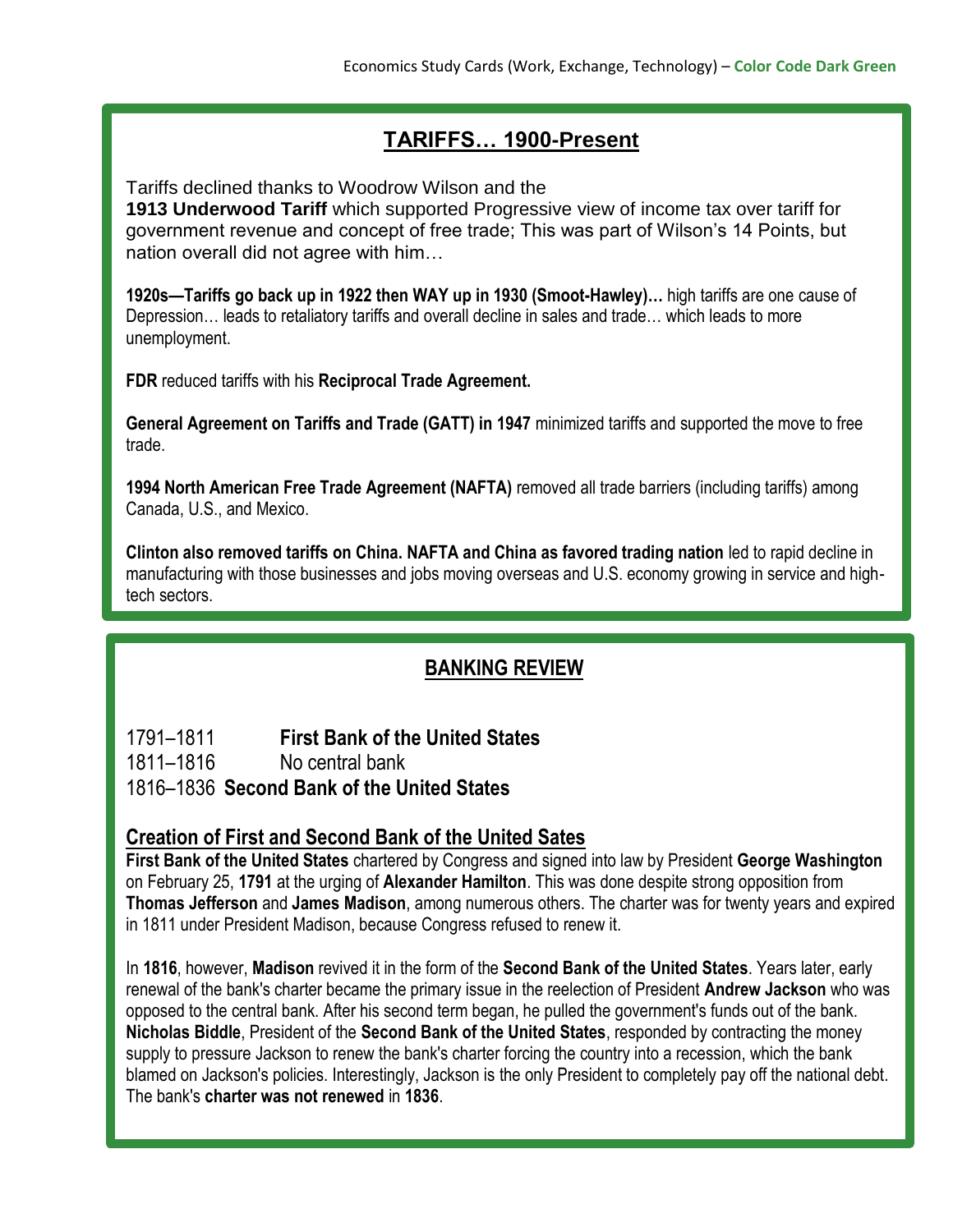### **BANKING REVIEW**

| 1837–1862 | <b>Free Banking Era</b> |
|-----------|-------------------------|
| 1846-1913 | <b>Treasury System</b>  |

#### **Free Banking Era**

Without a central bank, American banking was dominated by private "**pet banks**" and **"wildcat" banks**. These were established with state charters and they issued their own currency. Without the regulation of the central bank, having many different currencies (most not backed by gold or silver) made commerce difficult. With westward expansion, banks extended too much currency to fuel speculation. The value of money was unstable. This led to **Andrew Jackson**'s **Specie Circular (Coinage Act) in 1836**… outlawing paper money purchases of land… which led to bank runs and the **panic of 1837** and a 6 year economic depression.

From 1837 to 1862, in the **Free Banking Era** there was no formal central bank. States issued charters. However, the **Van Buren** administration did create the **United States Treasury system** in **1846**. It moved public funds from private banks to Treasury branches in an effort to stabilize the economy.

#### **National Banking Era & Expansion of Treasury System**

In **1862-1864**, the **Abraham Lincoln** administration created the **Legal Tender Act and National Banking Acts** established federally-issued bank charters, which took banking out of the hands of state governments who were sometimes corrupt. This problem was resolved to some degree by free banking laws in some states but it was not until this Act was passed that free banking was established on a uniform, national level.

#### **BANKING REVIEW**

1913–Present **Federal Reserve System** Progressive Era Reform, Woodrow Wilson President signs into law

#### **Creation of Federal Reserve System**

The main motivation for the third central banking system came from the [Panic of 1907,](http://en.wikipedia.org/wiki/Panic_of_1907) which caused renewed demands for banking and currency reform. During the last quarter of the 19th century and the beginning of the 20th century the United States economy went through a series of [financial panics.](http://en.wikipedia.org/wiki/Financial_panics) According to many economists, **the previous national banking system had two main weaknesses: an inelastic currency and a lack of liquidity.** In 1908, Congress enacted the **Aldrich-Vreeland Act**, which provided for an emergency currency and established the **National Monetary Commission** to study banking and currency reform. The National Monetary Commission returned with recommendations which later became the basis of the **Federal Reserve Act**, passed in **1913**. A new national currency, the **Federal Reserve Note** began.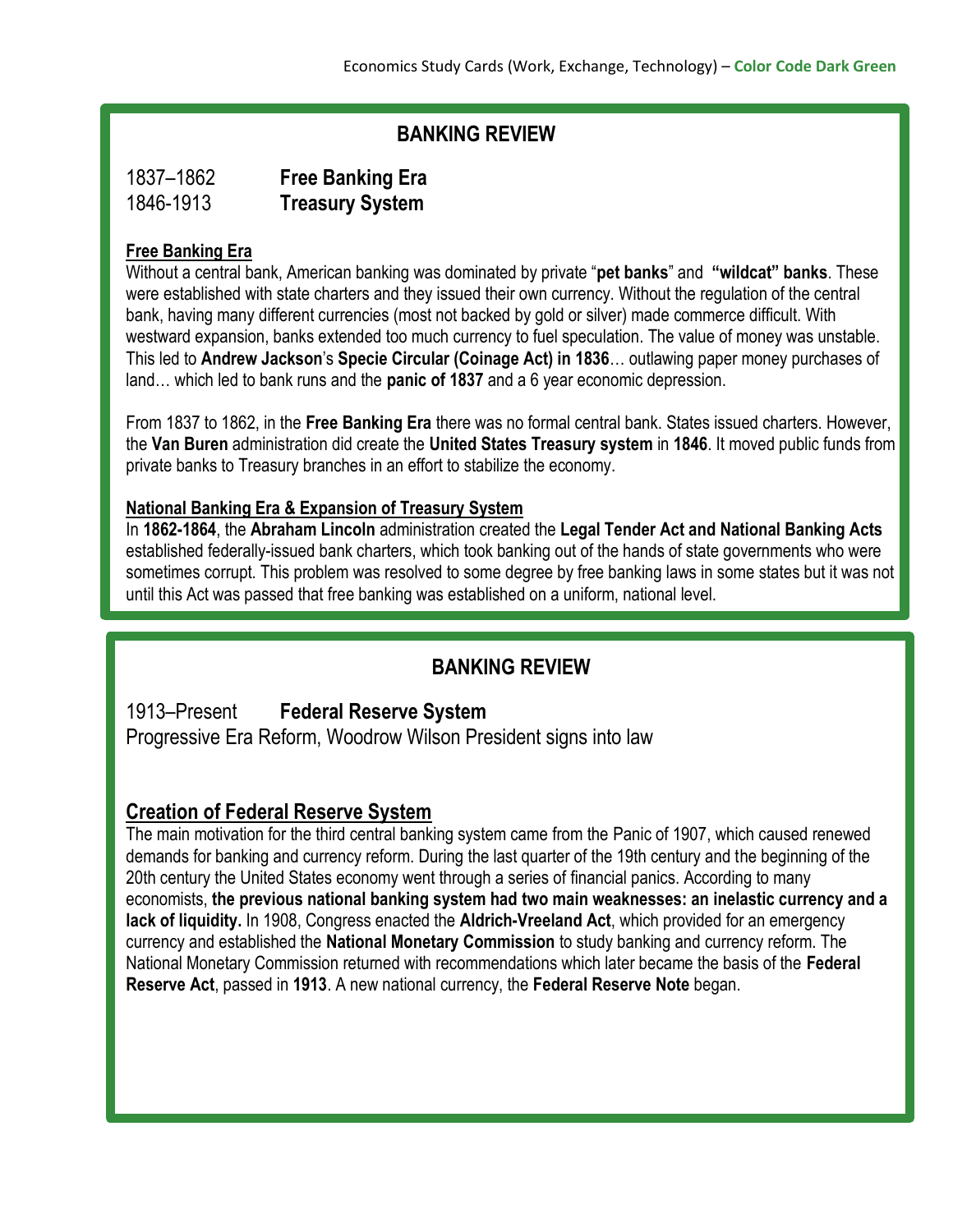#### **CURRENCY AND COIN – Early History**

**In 1690, the Massachusetts Bay Colony** became the first in the United States to issue paper money, but soon others began printing their own money as well. The demand for currency in the colonies was due to the scarcity of coins, which had been the primary means of trade. Colonies' paper currencies were used to pay for their expenses, as well as a means to lend money to the colonies' citizens. Paper money quickly became the primary means of exchange within each colony, and it even began to be used in financial transactions with other colonies. However, **some of the currencies were not redeemable in gold or silver, which caused them to depreciate.** 

**The first attempt at a national currency was during the [American Revolutionary war](http://en.wikipedia.org/wiki/American_Revolutionary_war)**. In 1775 the Continental Congress began issuing its own paper currency, calling their bills "**Continentals**". The Continentals were **backed only by future tax revenue**, and were used to help finance the Revolutionary War. As a result, the value of a Continental diminished quickly. The experiences lead the United States to be skeptical of unbacked currencies, which were not issued again until the Civil War.

The first U.S. institution with central banking responsibilities including printing the new currency, dollars (gold, silver, and copper coins), was the First Bank of the United States.

The **U.S. Coinage Act of 1792**, consistent with the Constitution, provided for a **U.S. Mint**, which stamped silver and gold coins. One dollar was defined by statute as a specific weight of **gold**. The Act also invoked the death penalty for anyone found to be debasing money. **President George Washington** contributed his own silver for the initial coins minted. All silver was removed from coins and the death penalty ended by the **Coinage Act of 1965**.

#### **CURRENCY AND COIN – 1800's**

During the free banking era, there was no national currency. Money was erratic especially as wildcat banks issued paper currencies. **Lincoln's Legal Tender Act and National Banking Acts** issue a national **paper currency** (**Greenback**) to finance the Civil War without raising taxes. Bills were backed only by the national government's promise to redeem them and their value was dependent on public confidence in the government as well as the ability of the government to give out specie in exchange for the bills in the future The paper money depreciated in terms of gold and became the subject of controversy, particularly because debts contracted earlier could be paid in this cheaper currency. To further control the currency, the Act taxed notes issued by state and local banks, essentially pushing non-federally-issued paper out of circulation.

The **Coinage Act of 1873** ended bimetallism and put the country back on the **gold standard**. The gold standard came under bitter attack in the United States, first by the **National Greenback Party** in the 1870s and later by the Democrats under **William Jennings Bryan**, particularly in the **Election of 1896**.

We went on **Gold Standard** in 1900 following Klondike, Alaska Gold Rush. United States went off the gold standard in 1933, back on in 1948, and off again in 1973. Since the late 1970s no country in the world has been willing to redeem its currency in gold.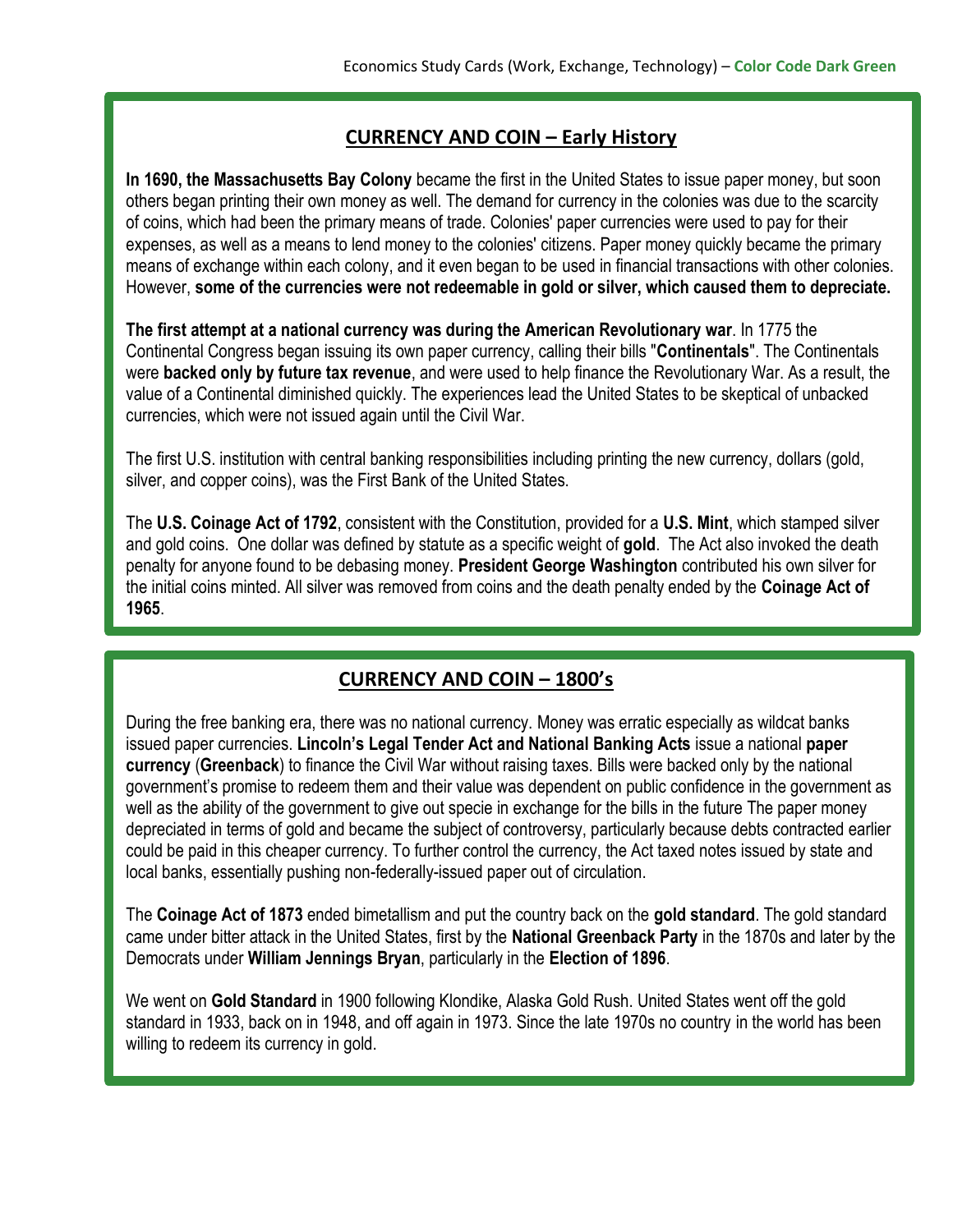#### **LABOR REVIEW**

Indentured Servitude dominated in 17<sup>th</sup> century then declines in 18<sup>th</sup> century; purpose was to provide labor on plantations; enabled poor Englishmen and women to move to America. Indentured Servitude ended with independence.

African slavery began in 17<sup>th</sup> century also to provide labor on plantations and increased following Bacon's Rebellion in 1676 to become dominate labor source for Southern plantations. Slave Codes locked slaves in (chattel slavery defined by race). Slavery ended with the 13<sup>th</sup> Amendment in 1865.

**Wage Labor (free labor) developed in Northern colonies/states while slavery dominated in South.**

Labor Unions began in early 19<sup>th</sup> century during **Market Revolution** and increased during **Industrial Revolution** of the late 19th century. Government policies including **laissez-faire** during the Gilded Age and **massive immigration** creating large labor source limited effectiveness of unions.

In the 20<sup>th</sup> century, government began to back labor. Theodore Roosevelt forced arbitration in **anthracite coal strike of 1902**. The **1913 Clayton Anti-Trust Act** protected labor from anti-trust legislation, too. Progressives tried to end child labor *but* Supreme Court ruled **Keating – Own Act** unconstitutional.

Labor Unions declined dramatically in **1919** due to **Red Scare**.

**Franklin Roosevelt's New Deal** protected labor by **Wagner Act** (rights of labor to strike and collectively bargain) and **Fair Labor Standards Act** (44 hour week, unemployment benefit, minimum wage, overtime pay of time and a half, and end to child labor) **1947 Taft-Hartley Act** outlaws "closed shop" (labor should be able to choose whether or not to join union) and made unions take noncommunist oath; slowed growth of labor

**Labor Unions continue to decline in part due to decline in manufacturing in modern times.**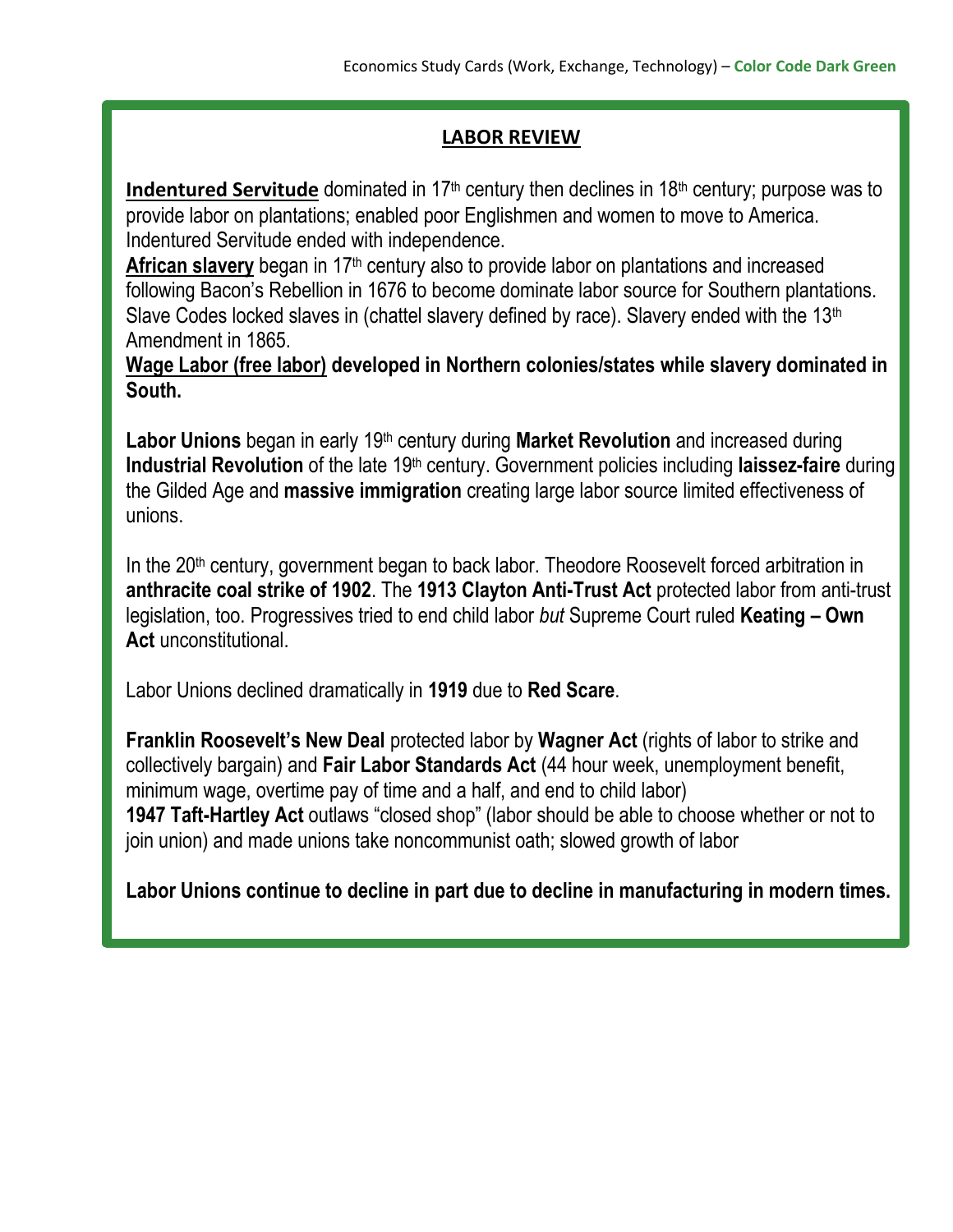### **AGRICULTURE REVIEW**

Colonial Era… development of **cash crop agriculture** dominates Middle Colonies (cereal crops) and Chesapeake (tobacco) and Southern colonies (Indigo, Rice) and West Indies (sugar) – supported by **mercantile policies**.

Early Republic – Hamilton supports manufacturing and Jefferson supports agriculture. Hamilton supports tariffs and envisions manufacturing future for the U.S. while Jefferson envisions expansion of **agrarian virtue** and hopes **Louisiana Purchase** increases farmers and their influence…

Jackson Era – Jackson **supports the "common man" (farmers) against the Second BUS** and against high tariffs… while the Whigs organize and support Hamiltonian policies

Lincoln – supports both agriculture with **Homestead Act and Bureau of Agriculture…** and business with Morrill Tariff

Gilded Age – laissez faire and **mechanization of agriculture** (overproduction and rise of corporate farm) hurts "common man" and gives rise to **Populists** (People's Party) (plight of the farmer from the Grange to Farmer's Alliance to Populism)

Progressive Era & Roaring Twenties– Wilson supports aid to farmers including help to **store surplus**, agriculture benefits from WWI (**exporting** food) then starts to collapse in 1920's with little government concern or intervention (one cause of Depression); **Hoover tries to help but it's too little too late**

Great Depression – **New Deal** addresses farming with **loans and subsidies,** Agricultural Adjustment Act, Farm Securities Administration

Modern Times – **Omnibus Farm Bill** funds US farm and food production; **subsidizes agriculture**, funds innovation, insures crops, supports conservation efforts, and funds efforts to increase nutrition (started in the 1970s… renewed every 5 years through the present)